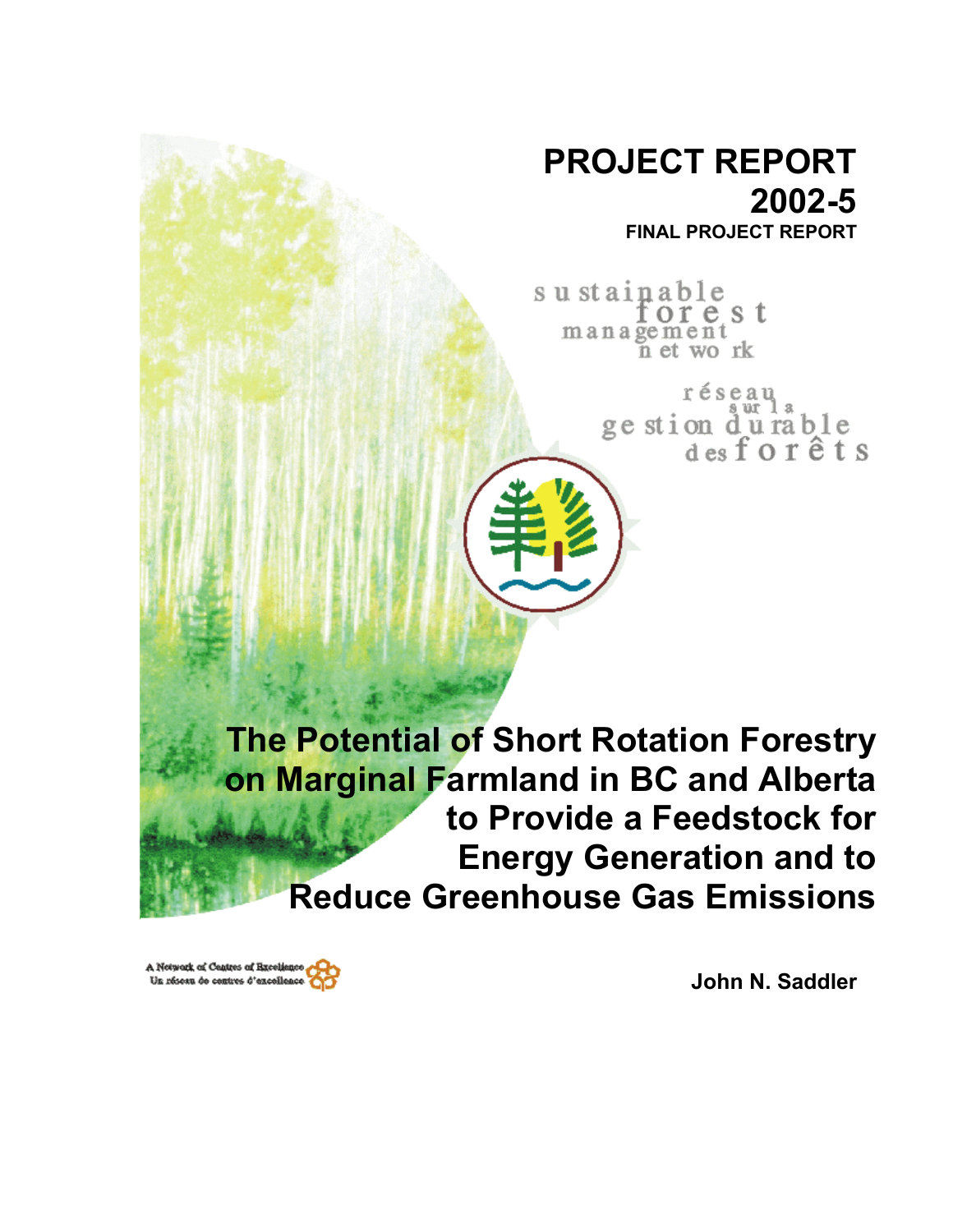For copies of this or other SFM publications contact:

Sustainable Forest Management Network G208 Biological Sciences Building University of Alberta Edmonton, Alberta, T6G 2E9 Ph: (780) 492 6659 Fax: (780) 492 8160 http://www.ualberta.ca/sfm

ISBN 1-55261-163-9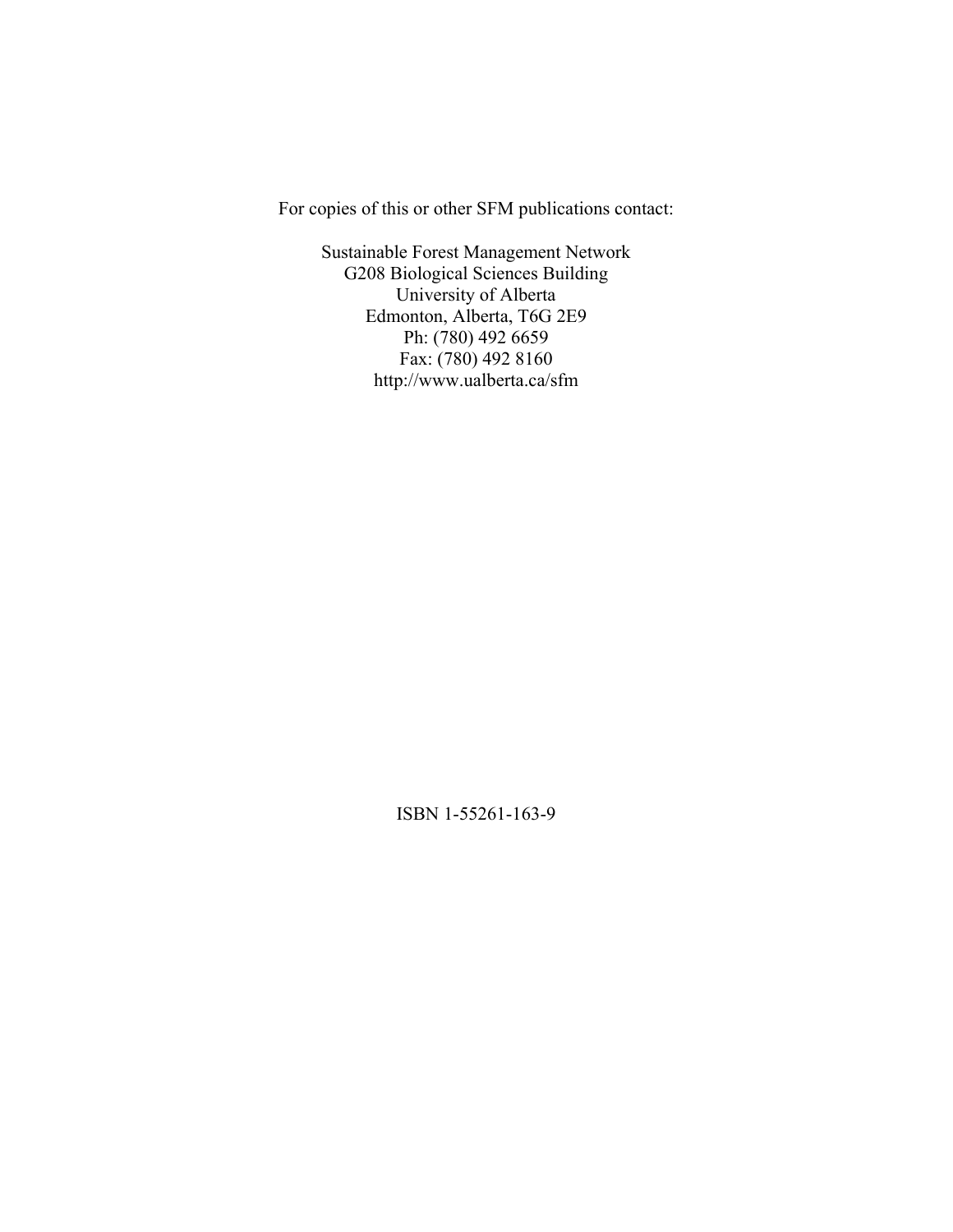# **The Potential of Short Rotation Forestry on Marginal Farmland in BC and Alberta to Provide a Feedstock for Energy Generation and to Reduce Greenhouse Gas Emissions**

by

**Dr. John N. Saddler** Faculty of Forestry The University of British Columbia Vancouver, BC V6T 1Z4

**June 2002**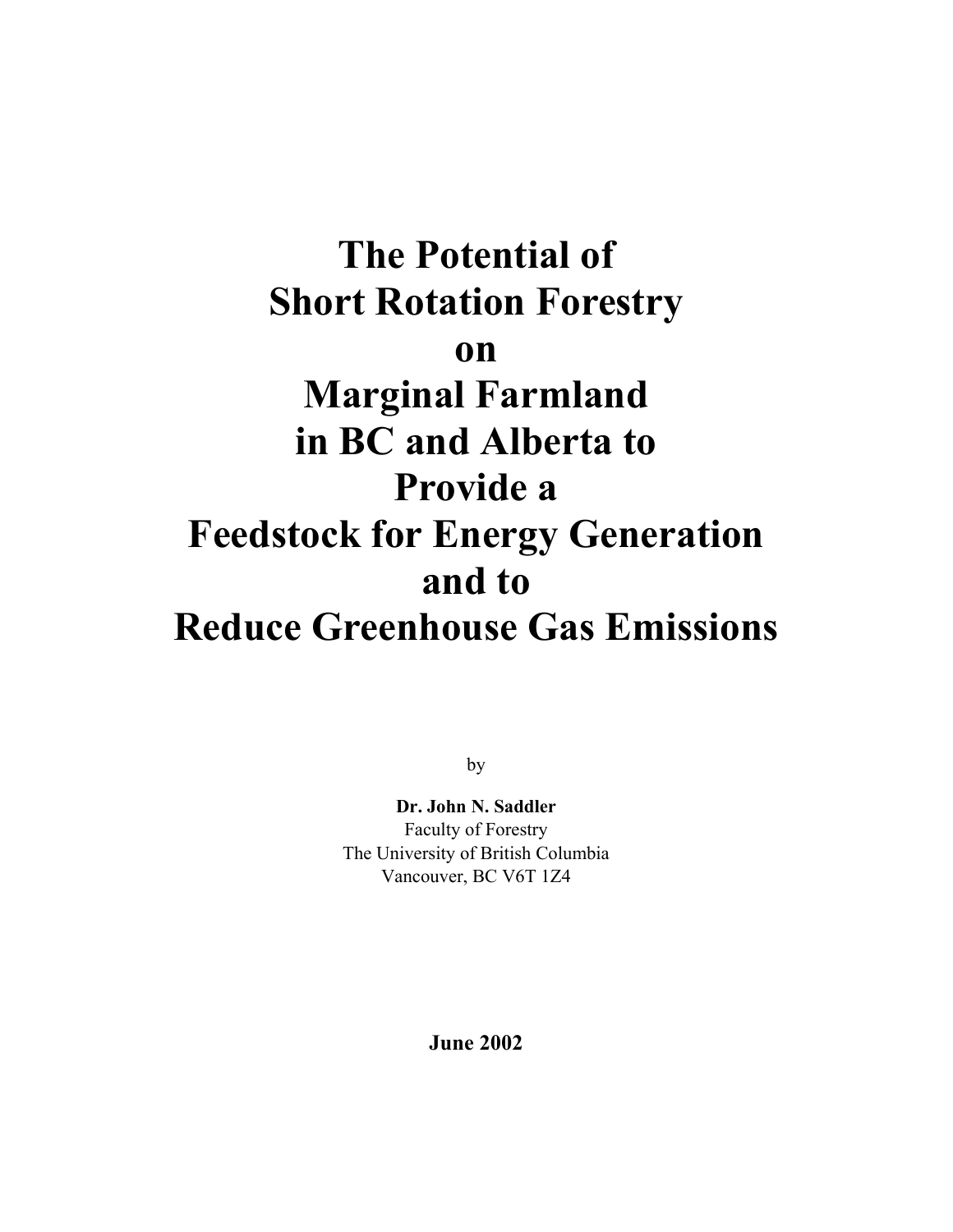# **EXECUTIVE SUMMARY**

## **Objective 1: To assess the potential of short-rotation forest plantations on marginal farmlands for production of wood as a feedstock for energy production.**

The physical availability of marginal farmland suitable for short-rotation forestry can be estimated using government data and statistics on land and agriculture. However, it is the cost of land that restricts the potential scale of afforestation, not its physical availability. A survey of western Canadian farmers found that those willing to have trees planted on their land required at least \$40/acre (\$98.84/ha). The condition or quality of the land available is highly variable within the identified land classification and is reflected in the shadow price of agricultural production, which is included in the rental cost.

The productivity of afforested land, in terms of how much wood-biomass can be produced, depends on site productivity, species planted, and the management regime used. The potential total aboveground yield from a hybrid poplar plantation on a 12-year rotation is estimated at about 500m<sup>3</sup>/ha. For the purposes of the case study, the cost of plantation establishment and maintenance are estimated at \$1575.50/ha and include site preparation, planting, herbicide application and overhead. Harvesting cost can vary considerably depending on the system used and the yield. An average value of  $$12.00/m<sup>3</sup>$  was used in the case study. Given a yield of 500m<sup>3</sup>/ha, the ethanol yield is estimated at 44 kL/ha, based on a conversion efficiency of 242 litres per oven-dry tonne of biomass.

In order to assess the impact of the wood-ethanol production on greenhouse gas emissions, changes in the following carbon sinks and sources were accounted for: soil organic carbon; belowground carbon; aboveground carbon; emissions from plantation operations; and the emissions avoided through the use of ethanol in gasoline. In the case of a smaller-scale facility (122 ML/yr), approximately 350,000 tonnes of  $CO<sub>2</sub>$  are sequestered and avoided each year. This would amount to about 2% of Canada's required reductions under the Kyoto Protocol, based on business-as-usual scenarios.

It is anticipated that the demand for biomass from afforestation will increase over time, as industrial wood waste supplies become scarce due to increasing efficiency of mills as well as increased competition from other users. The value of carbon based on emerging carbon markets has not been included in the analyses, but if a value can be applied to sequestered or avoided carbon emissions then the potential for afforestation increases.

Afforestation and wood-ethanol production are excellent opportunities for Canada to reduce its greenhouse gas emissions and help meet its Kyoto commitment while boosting the economy and contributing to rural employment. What is required now is investment to develop the wood-ethanol industry and to address the technology gaps present in wood-ethanol processes.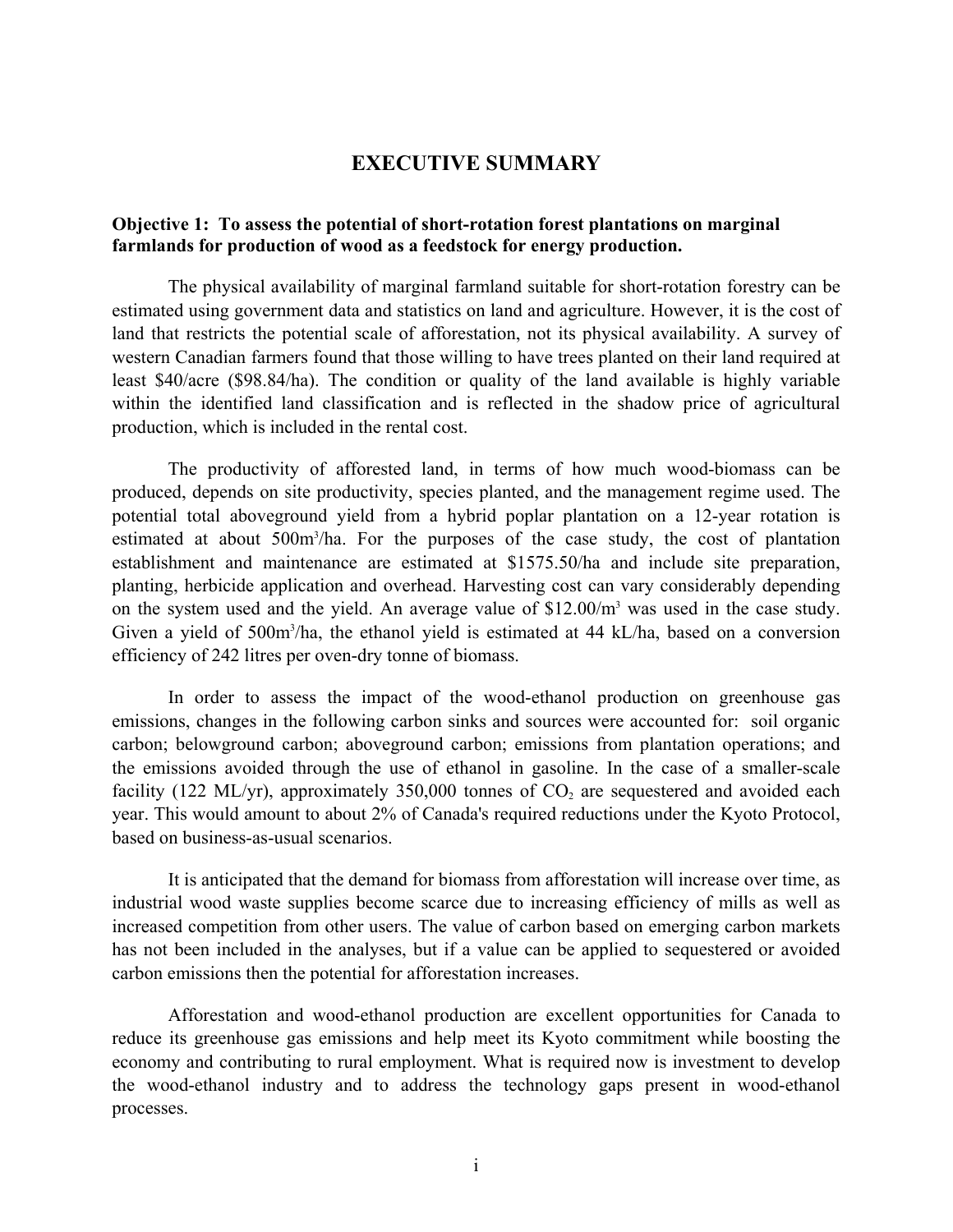## **Objective 2: To assess the potential of ethanol and wood-derived electricity produced from the above feedstocks for reducing greenhouse gas emissions as compared to gasoline and other fossil fuels. The GHG emissions will be evaluated by the Delucchi model using the information gathered in Objective 1.**

Delucchi's full fuel cycle greenhouse gas (GHG) model was used to calculate the amount of GHG emissions from production and combustion of wood-derived ethanol under the following three land-use scenarios: 1) short rotation forestry on a land previously covered by pasture (70%), agricultural fields (15%) and forest (15%); 2) short rotation forestry on a previously forested land (100%), and 3) using sawmill wood residues with no energy-dedicated wood plantation. The modelling results indicated that in comparison with pure gasoline, utilisation of a gasoline blend containing 10% wood-derived ethanol under the three land-use scenarios could reduce GHG emissions by 7.9%, 1.0% and 6.3%, respectively. The difference in the level of emission reduction is primarily due to the changes in the amount of above-ground biomass and soil organic carbon under each land-use scenario.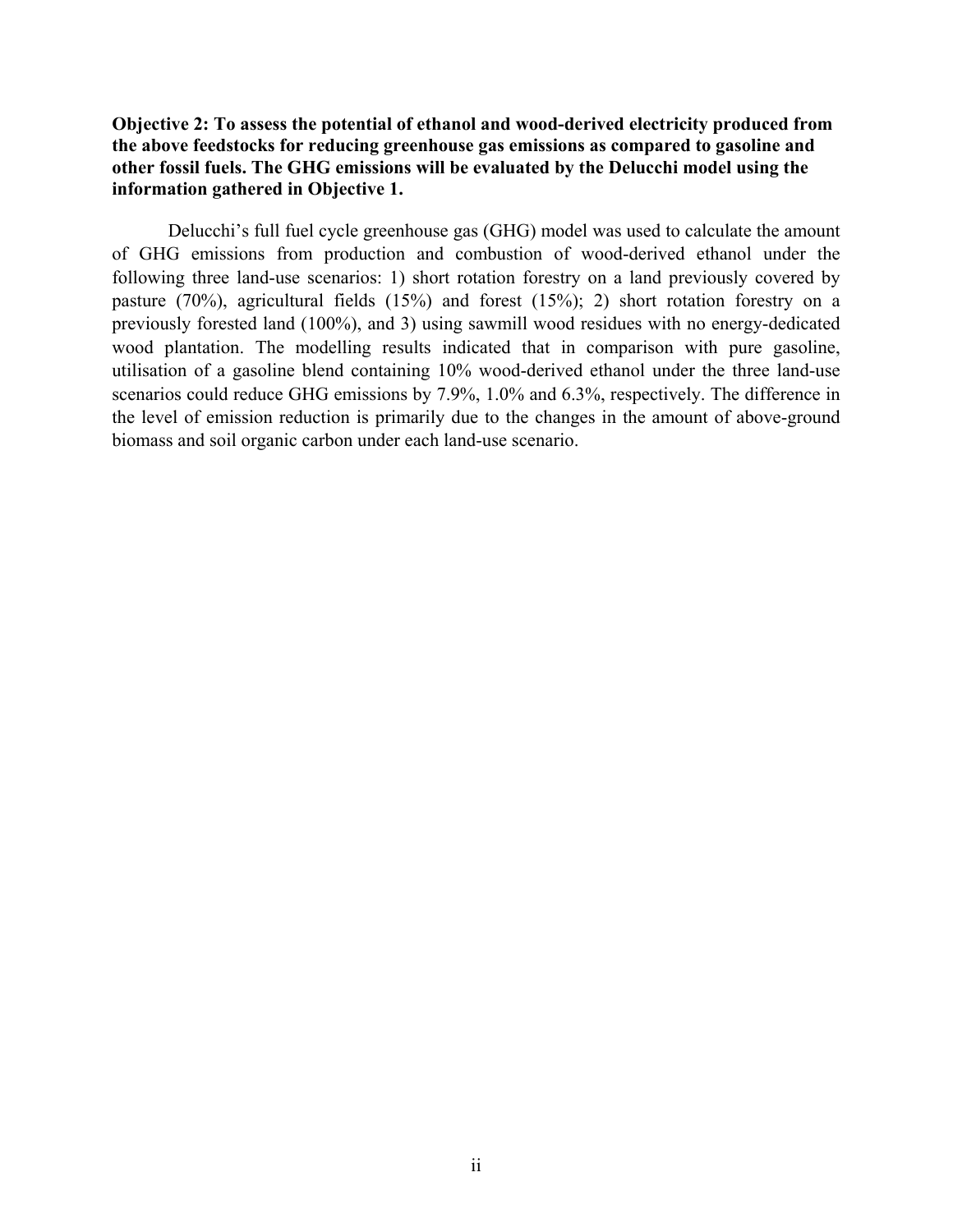# **ACKNOWLEDGEMENT**

# **Objective 1 contributors:**

| Contributor            | <b>Affiliation</b>                                                                                                         | <b>Area of Contribution</b>                                                                                                                                                                                                                                                                    |
|------------------------|----------------------------------------------------------------------------------------------------------------------------|------------------------------------------------------------------------------------------------------------------------------------------------------------------------------------------------------------------------------------------------------------------------------------------------|
| Peter J. Graham        | Forest Economics and Policy<br>Analysis Research Unit,<br>University of British Columbia                                   | Conducted research under<br>Objective 1, completed a<br>Master's thesis, presented<br>findings at Temperate<br>Agroforestry conference<br>(August, 2001) and submitted<br>journal article (currently in<br>peer review) for the 24th<br>Symposium on Biotechnology<br>for Fuels and Chemicals. |
| Dr. G. Case van Kooten | Professor and Chair,<br>Department of Applied<br>Economics and Statistics,<br>University of Nevada, Reno                   | Supervised graduate work of<br>Peter Graham and conducted<br>research in the economics of<br>afforestation                                                                                                                                                                                     |
|                        | Associate of the Forest<br><b>Economics and Policy Analysis</b><br>Research Unit, University of<br><b>British Columbia</b> |                                                                                                                                                                                                                                                                                                |
| Dr. Emina Kremar-Nozie | Research Associate,<br><b>Forest Economics and Policy</b><br>Analysis Research Unit,<br>University of British Columbia     | Supervised graduate work of<br>Peter Graham and served as<br>graduate committee member                                                                                                                                                                                                         |
| Dr. Gary Bull          | Professor,<br>Department of Forest Resources<br>Management,<br>University of British Columbia                              | Served as graduate committee<br>member for Peter Graham                                                                                                                                                                                                                                        |
| Dr. Ali Esteghlalian   | <b>Research Associate</b><br>Department of Wood Science<br>University of British Columbia                                  | Conducted research under<br>Objective #2 and                                                                                                                                                                                                                                                   |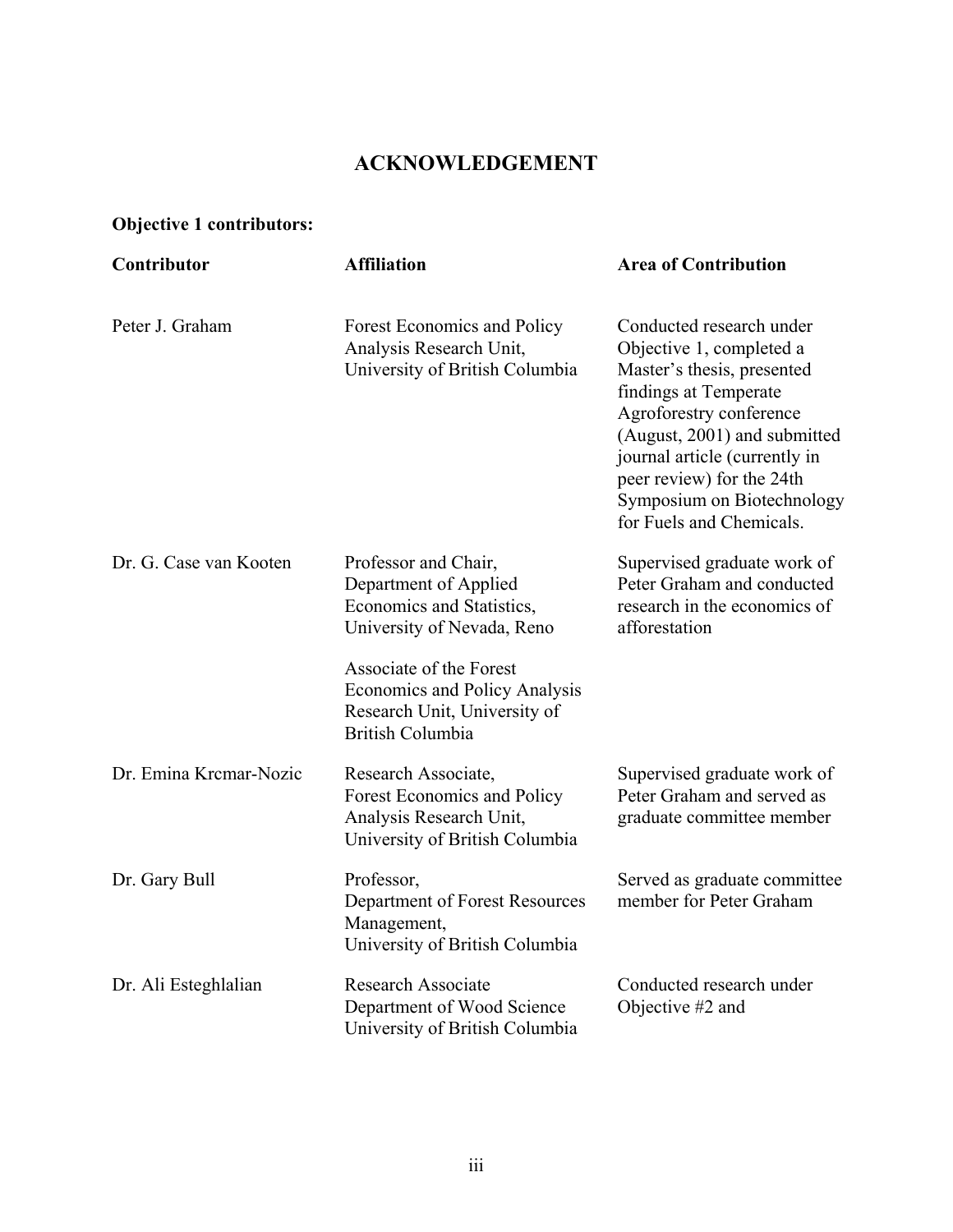| Pavel Suchanek      | <b>Faculty of Agricultural Sciences</b><br>University of British Columbia     | Graduate student of Dr. G.<br>Case van Kooten. Conducted<br>research, including survey of<br>farmland owners, into<br>economics of afforestation<br>and climate change<br>mitigation. |
|---------------------|-------------------------------------------------------------------------------|---------------------------------------------------------------------------------------------------------------------------------------------------------------------------------------|
| Dr. Bryan Bogdanski | Industry, Economics and<br>Programs Branch,<br><b>Canadian Forest Service</b> | Served as external examiner<br>on Peter Graham's graduate<br>committee. Provided input on<br>economics of afforestation<br>and policy issues.                                         |

Diane Park

# **Objective 2 contributors:**

| <b>Contributor</b>   | <b>Affiliation</b>                                                                                                                                                    | <b>Area of Contribution</b> |
|----------------------|-----------------------------------------------------------------------------------------------------------------------------------------------------------------------|-----------------------------|
| Don O'Connor         | $(S&T)2$ Consultants Inc.<br>Delta, BC<br>V4E 2Z2 Canada                                                                                                              |                             |
| Dr. Ali Esteghlalian | <b>Forest Products Biotechnology</b><br><b>Forest Sciences Centre</b><br>4101-2424 Main Mall<br>The University of British Columbia<br>Vancouver, BC<br>V6R 2J6 Canada |                             |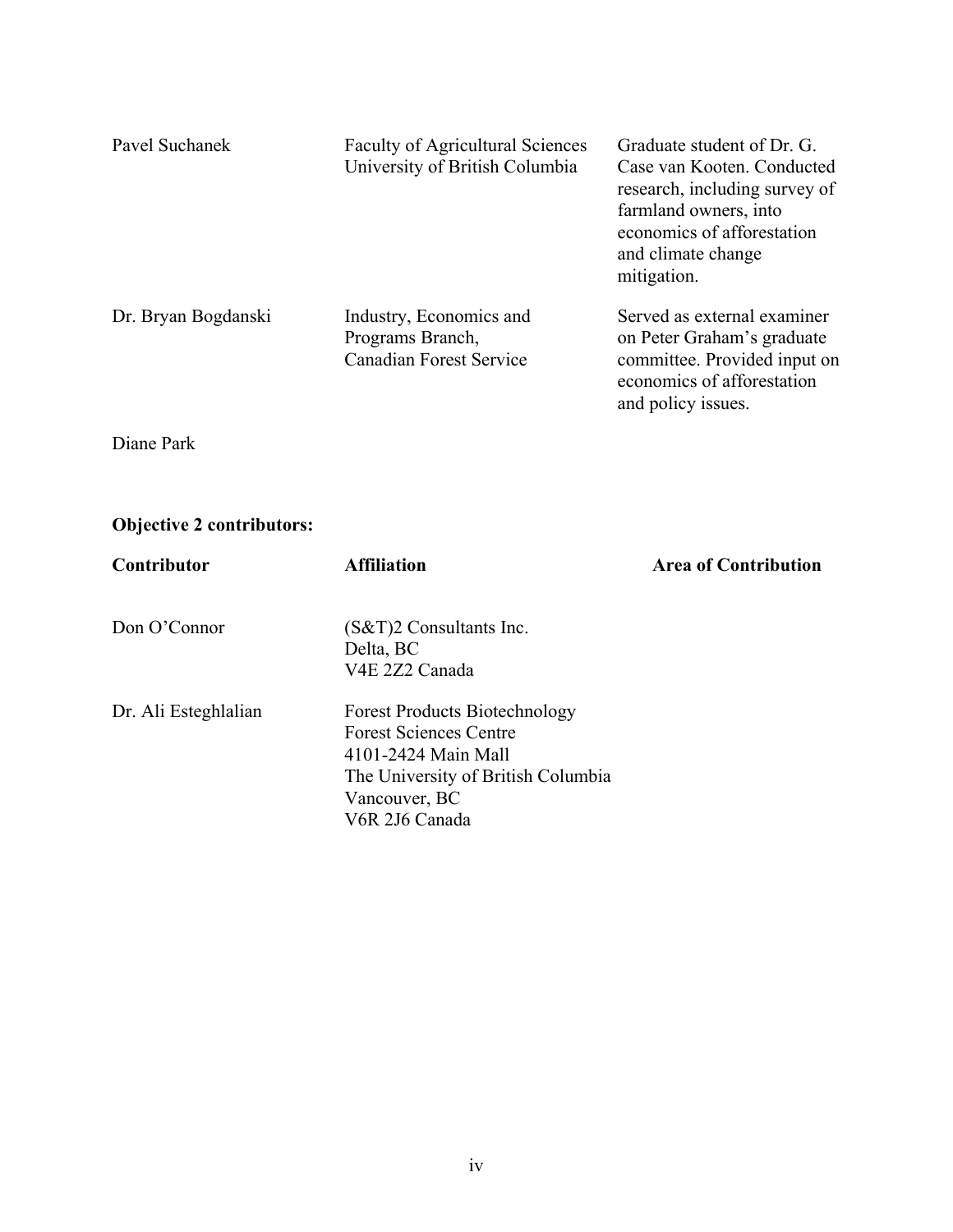# **INTRODUCTION**

In compliance with its commitment to the Kyoto protocol, Canada has to take serious actions for reducing its greenhouse gas emissions. The forest sector plays an important role in achieving such reductions because:

- 1. The forest industry is Canada's leading manufacturing sector and the largest industrial energy consumer. This sector also uses a great deal of transportation services that generate large amounts of greenhouse gases.
- 2. As recognised in the Kyoto Protocol, forests act as both sources and sinks of carbon, therefore, forestry activities, i.e., deforestation, afforestation and reforestation, can have significant impacts on the way each country's (including Canada's) GHG reductions are calculated.

In this regard, wood presents an attractive option for generating energy for the industrial and transportation sectors as it replaces the inherently carbon-intensive fossil fuels and also promotes forestry and biomass production. While pyrolysis, gasification and combustion technologies are currently under intensive investigation to actualise their potential for deriving energy from wood, ethanologenic bioconversion (i.e., fermentation of wood-derived sugars to ethanol) has become a promising technology. Wood-to-ethanol bioconversion can specifically produce a clean fuel for the transportation sector, the largest contributor to greenhouse gas emissions in Canada (National Energy Board, 1999). Wood used in the bioconversion process can be supplied by residues from woodlands and processing facilities, and by producing shortrotation woody crops on lands currently used for other purposes (e.g., grassland, agricultural fields, idle, etc.) Land use mitigation strategies can slow down the rate of greenhouse gas production. Eventually, however, fossil fuels will need to be replaced "as the prime energy sources in order to secure a continuing economic and social development in the world" (Marland and Schlamandinger, 1999). Diminishing the role of fossil fuels in the current global economy will require extensive capital investments and take many years (Suchanek, 2000).

One viable option for production of wood within the boreal region of Northern BC and Alberta is to establish short-rotation forest plantations on marginal farmlands. These plantations will increase the terrestrial carbon stock, provide an alternative source of income for the landowners, and may have additional environmental benefits such as improving biodiversity and preventing soil erosion. Such plantations increase the terrestrial carbon sink by sequestering atmospheric carbon in the form of wood biomass both above and below ground. While calculation of the above ground carbon sink is relatively straight forward the effect of site preparation, plantation establishment and harvesting operations on the soil organic carbon storage has to be determined. It is generally accepted that land use conversion from agriculture to forestry increases the soil carbon content (Marland and Schlamandinger, 1999; Lal and Bruce, 1999; Paustian et al, 1997). Determinations of the increase in carbon content vary due to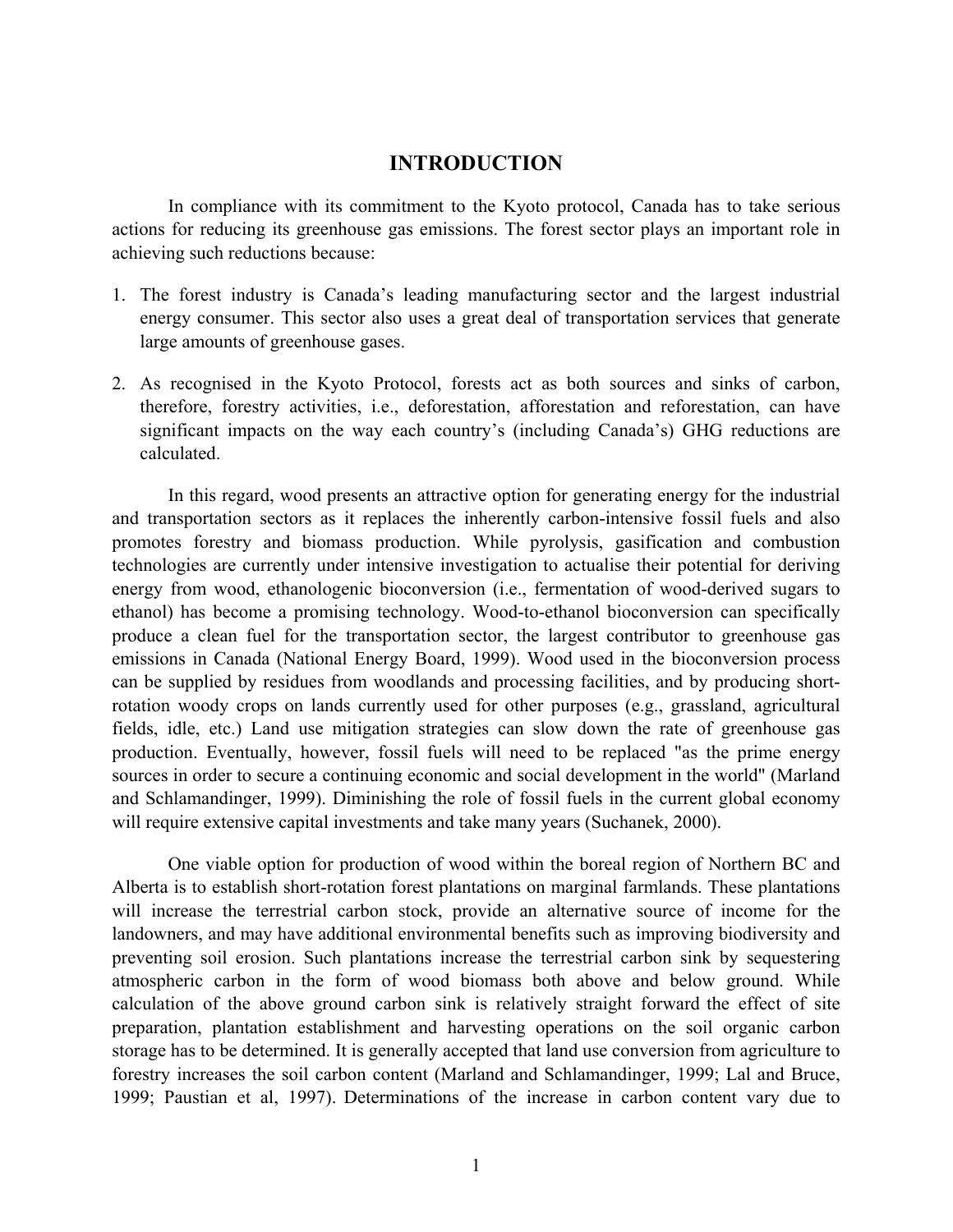differences in soil type, agricultural systems, tree species, climate, and experimental method. The Kyoto Protocol does not currently include soil carbon in its measurements, even though, in land use issues, the influence of soil carbon can be significant (certainly in countries with large areas of marginal agricultural land). The amount of greenhouse gas emissions associated with site preparation and harvesting operations, as well as the production and application of fertilisers and pesticides, also need to be taken into account.

Currently, there are a number of technologies available that can utilise the wood generated from such plantations to produce "renewable energy". The next section provides a summary of the wood-to-energy technologies currently available in Canada. This energy can be in form of electricity, heat or alternative fuels for road vehicles and/or industrial operations. Considering the significance of the boreal forests in the global carbon budget, a major criterion for selecting a wood-to-energy technology for Canada should be its potential in reducing GHG emissions. Such emissions are generated in various steps of the overall life cycle of a fuel from production to utilisation, all of which have to be taken into account when comparing different energy sources. Full-fuel cycle analysis is a cradle-to-grave approach that takes into account the emission of greenhouse gases throughout the production, processing and utilisation of a fuel. A cost-benefit analysis of the substitution of biofuels for fossil fuels requires full-cycle comparisons between fossil fuels and conversion alternatives. For example, in the case of woodderived transportation fuels, the fuel cycle will encompass i) feedstock (wood) production, ii) the fuel production process, iii) fuel delivery, and finally, iv) fuel combustion in internal combustion engines. This analysis is closely tied in with the land use change issues, such as above ground biomass and soil organic carbon, which are two main components in calculating the GHG emissions from wood plantations.

*The objectives of the proposed project are to assess the potential of short rotation forest plantations on marginal farmlands for production of wood as a feedstock for energy production and to evaluate various wood-to-energy conversion alternatives in terms of conversion efficiency, carbon emissions and economics.* 

# **ENERGY FROM WOOD**

Viable technologies for deriving energy from wood include combustion, gasification, fermentation, and liquid fuel production. A decision regarding the choice of technology and feedstocks for a bioenergy production plant has to satisfy multiple objectives and criteria. For example, the ratio of the energy derived from wood or fuels produced from wood to the energy required to produce, process and utilise the fuel has to be maximised. The conversion technology of choice has to also minimise the amount of greenhouse gas emissions over its entire life cycle in comparison with current and other possible energy sources. Maintaining or improving the quality of various environmental components (e.g., soil, air and local and regional ecosystems) will be another major criterion in selecting a suitable technology for producing energy from woody feedstocks.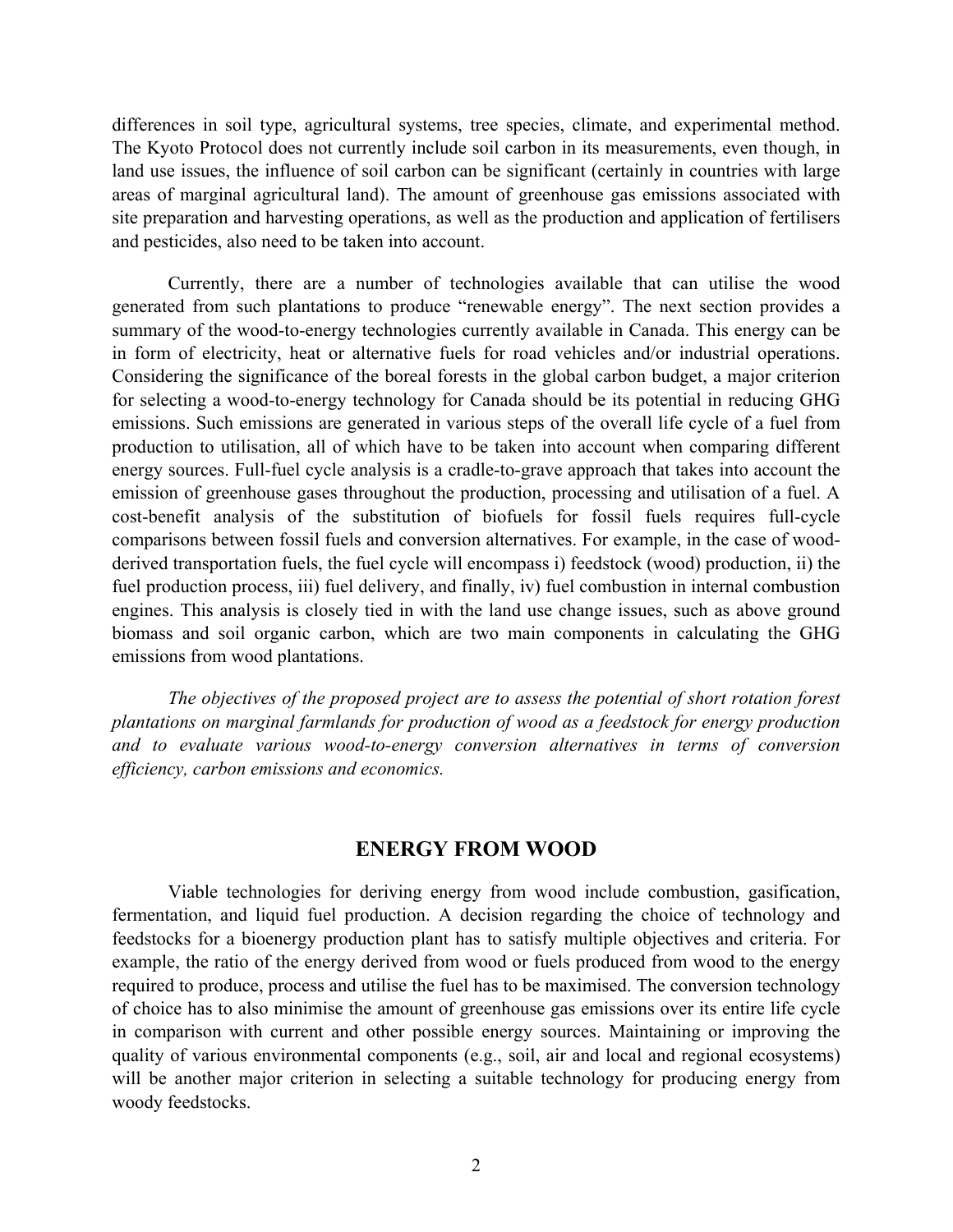#### **Conversion Technologies**

**Combustion:** Wood can be used to generate electricity through direct combustion. It can also be incinerated in a co-generation facility to produce electricity and heat for district heating or for wood processing plants. Combustion is perhaps the easiest technology to implement, as it is the most developed conversion technique.

**Gasification:** This technique converts wood into hydrogen and carbon monoxide (Syngas) which can be used for electricity generation or for synthesis of various chemicals. This technology is still in the development stage, but holds substantial promise as an efficient conversion technology.

**Fermentation:** Anaerobic bacteria can break down the chemical components of the wood to produce a mixture of methane and carbon dioxide, known as biogas, which can in turn be used for electricity generation or consumer use. This technique is relatively mature and is used in industries that produce 'wet' waste streams, such as food processing or wastewater treatment operations.

**Liquid fuel production:** The major technologies in this category are thermic conversion (pyrolysis) and ethanologenic bioconversion. Pyrolysis is based on the decomposition of wood organic materials in the absence of oxygen at elevated temperatures. The resulting product is a mixture of gaseous and fluid fuels. The liquid stream, known as bio-oil, can be used as an industrial or heavy-vehicle transportation fuel and the gaseous phase could be burned to provide energy for the bioenergy plant.

The ethanologenic fermentation technology -transformation of wood-derived biomass to fuel-grade ethanol- is becoming a global reality with major production plants being established in the United States, Canada and Sweden. Production and use of ethanol as an alternative transportation fuel or as an octane booster helps reduce greenhouse gas emissions from road vehicles, and can promote sustainable development/management of forests and forest industries through waste minimisation. This presents a twofold environmental advantage as it is has been realised that stabilisation of atmospheric greenhouse gas concentrations requires both reduction of fossil fuel consumption and preservation and enhancement of carbon sinks and reservoirs, such as forests (Lashof and Hare, 1999).

#### **Feedstock Production**

Wood-based bioenergy plants can obtain their feedstock from different origins and in a variety of shapes and conditions. This wide range includes whitewood from both regular forests and short rotation plantations, residues from woodlands as well as wastes and process rejects from pulp mills and sawmills. Woodland residues associated with harvesting activities include thinnings, branches, ends, low-value trees, etc. The availability of woodland residues will likely be limited to roadside accumulations because of economic and ecological constraints. Wood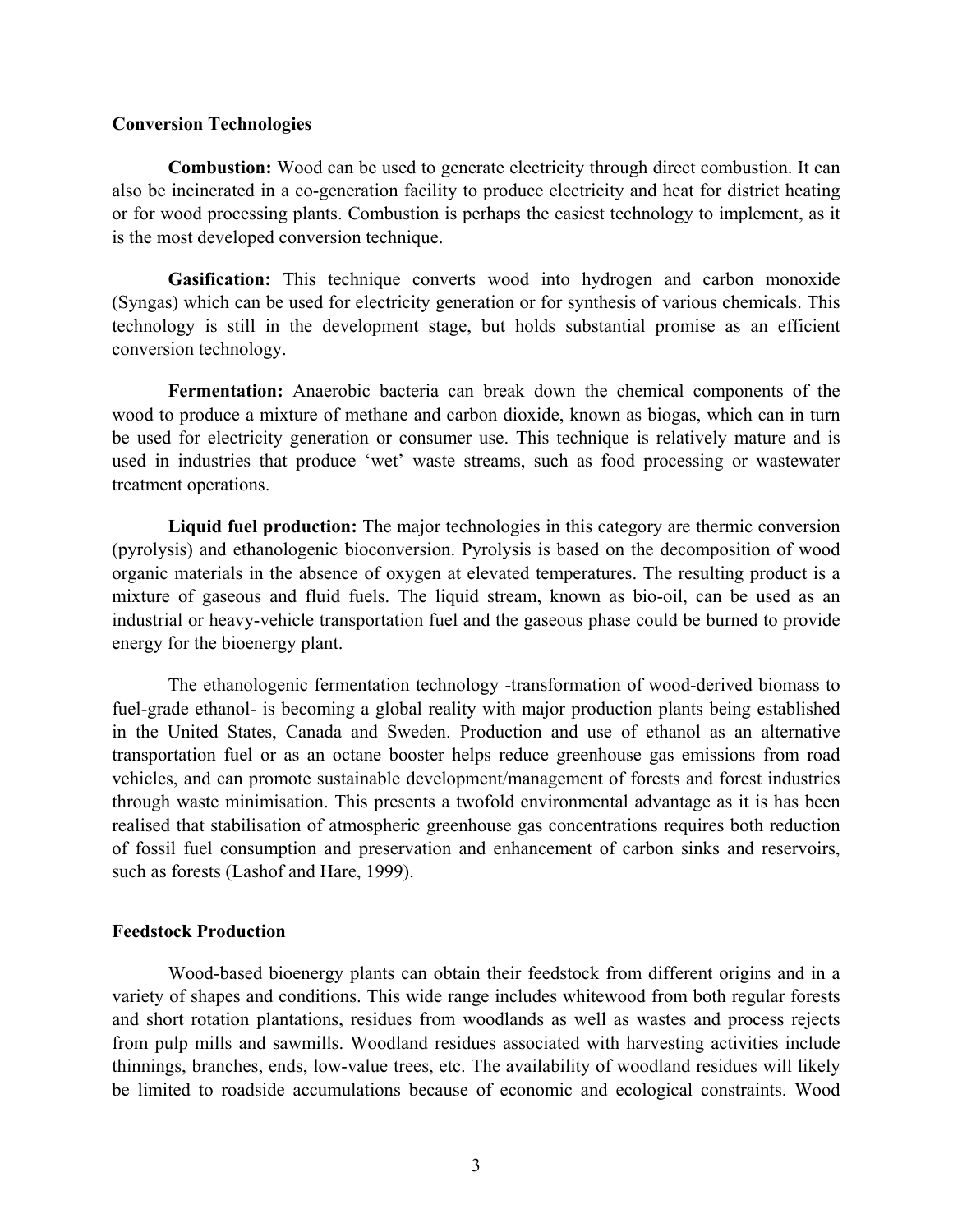processing residues, mainly pulp mill and sawmill residues, and other dryland debris include bark, primary sludge, sawdust, small chips, decayed and stained lumber. British Columbia's sawmill sector produces approximately 5 million tonnes of wood residues per year. A small number of co-generation facilities have begun operating since the phase-out of bee-hive burners with the main alternative method of disposal being landfills. In addition to co-generation plants, demand for sawmill residues also comes from MDF/OSB and pellet fuel manufacturers. As demand for industrial wood waste increases beyond supply, the value of wood fibre from fast growing energy plantations will increase.

Afforestation of marginal farmland with fast growing trees, such as hybrid poplar, may offer a relatively inexpensive source of wood-biomass for energy conversion. Research in this area is fairly scarce, especially that which takes carbon into account. Work by G.C. van Kooten et al. 1999, 2000a, 2000b) includes investigations into the potential for and costs of carbon sequestration in Northeast BC and Alberta (the boreal regions). In this area the total amount of marginal agricultural land considered suitable for planting trees was estimated at 7.25 million hectares based on Statistics Canada data (Lashof and Hare, 1999). A survey of landowners' preferences regarding afforestation will provide more accurate information about the availability of land and its current use and forest cover. The scale of afforestation will depend on landowners' willingness to accept compensation for planting trees and society's (or governments') willingness to pay for this compensation. If demand for biofuels increases, and with trade in carbon credits, then the marginal value of afforestation would likely increase and, in turn, so would the supply of biomass.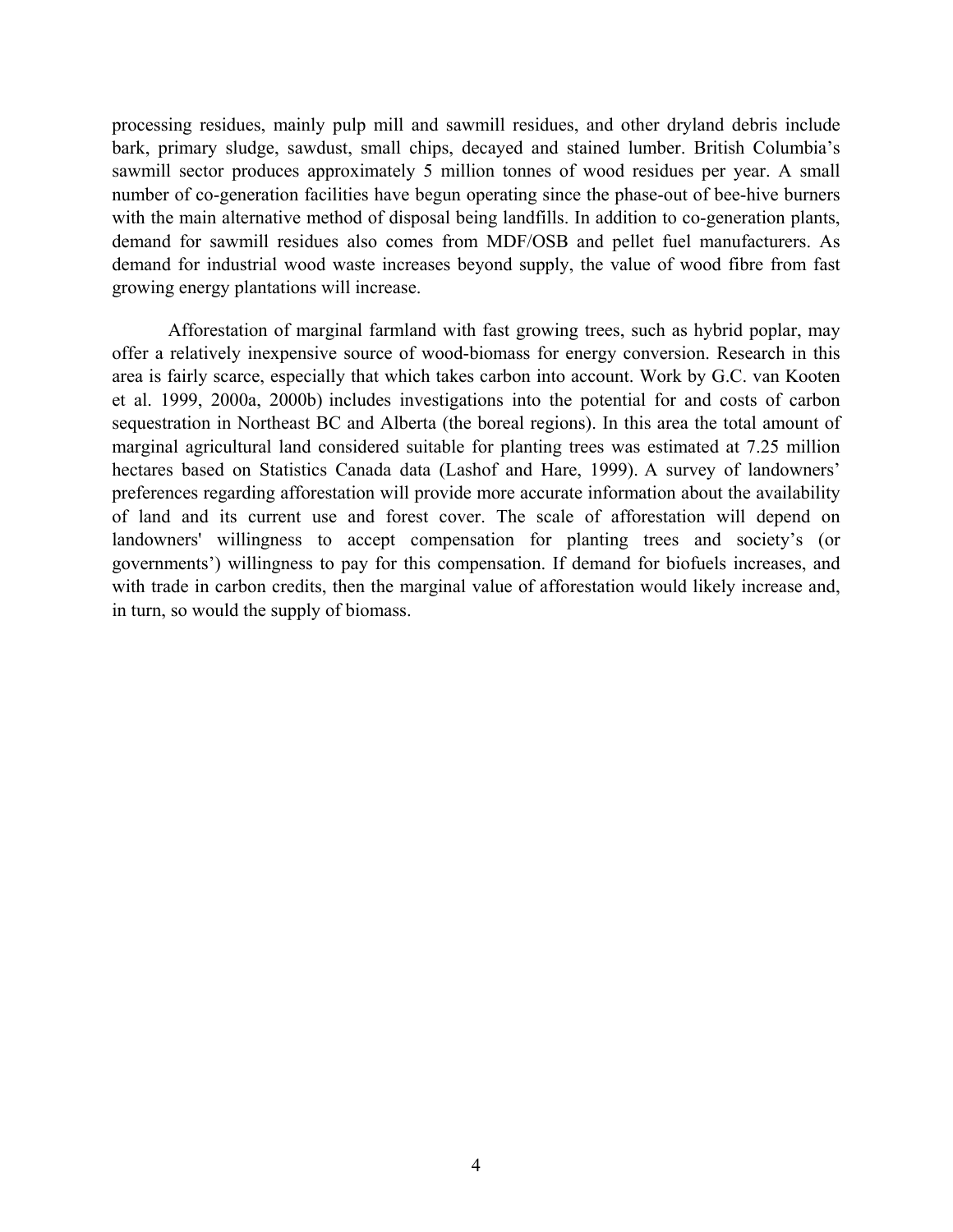# **SUMMARY OF DATA ANALYSIS**

#### **Land use factors important for carbon accounting and cost-benefit analysis**

Accounting for carbon emissions and sequestration was carried out through the collection and analysis of pertinent data in order to calculate the following:

- the area and condition of available land suitable for afforestation (in Alberta and B.C.)
- the carbon initially sequestered in plantations over the first rotation (in the roots, bole and branches);
- $\blacksquare$  the carbon sequestered in the soil;
- the carbon emissions from the management and harvesting of the afforested land;
- $\bullet$  the carbon emissions from transporting the biomass to the conversion facility;
- the emissions offset through substitution of fossil fuels (including emissions from extraction and production processes related to the various types of fossil fuels); and
- the residue (or ash) from the biomass-energy conversion process.

An economic cost/benefit analysis was carried out accounting for the following:

- cost of afforestation (including the opportunity cost of land in the alternative activity, agriculture), harvesting and transport;
- capital cost and operational cost of various sizes and types of conversion facilities; and
- the selling price of the electricity or liquid fuel produced through the conversion process.

The shadow price of alternative waste wood disposal methods (e.g. shipping to landfill, incineration) was assumed to be zero in the accounting. Non-market values (such as biodiversity and aesthetics) of afforestation, and related shadow prices of fossil fuel extraction or hydroelectric projects were examined but not explicitly analysed.

## **Full Fuel Cycle Analysis**

The full-fuel cycle analysis methodology was used to assess and compare greenhouse gas emissions from the use of wood either as a primary fuel or as the feedstock for production of other alternative fuels (e.g., ethanol, syngas, etc.). Full-fuel cycle analysis is a cradle-to-grave approach that takes into account the emission of greenhouse gases throughout production,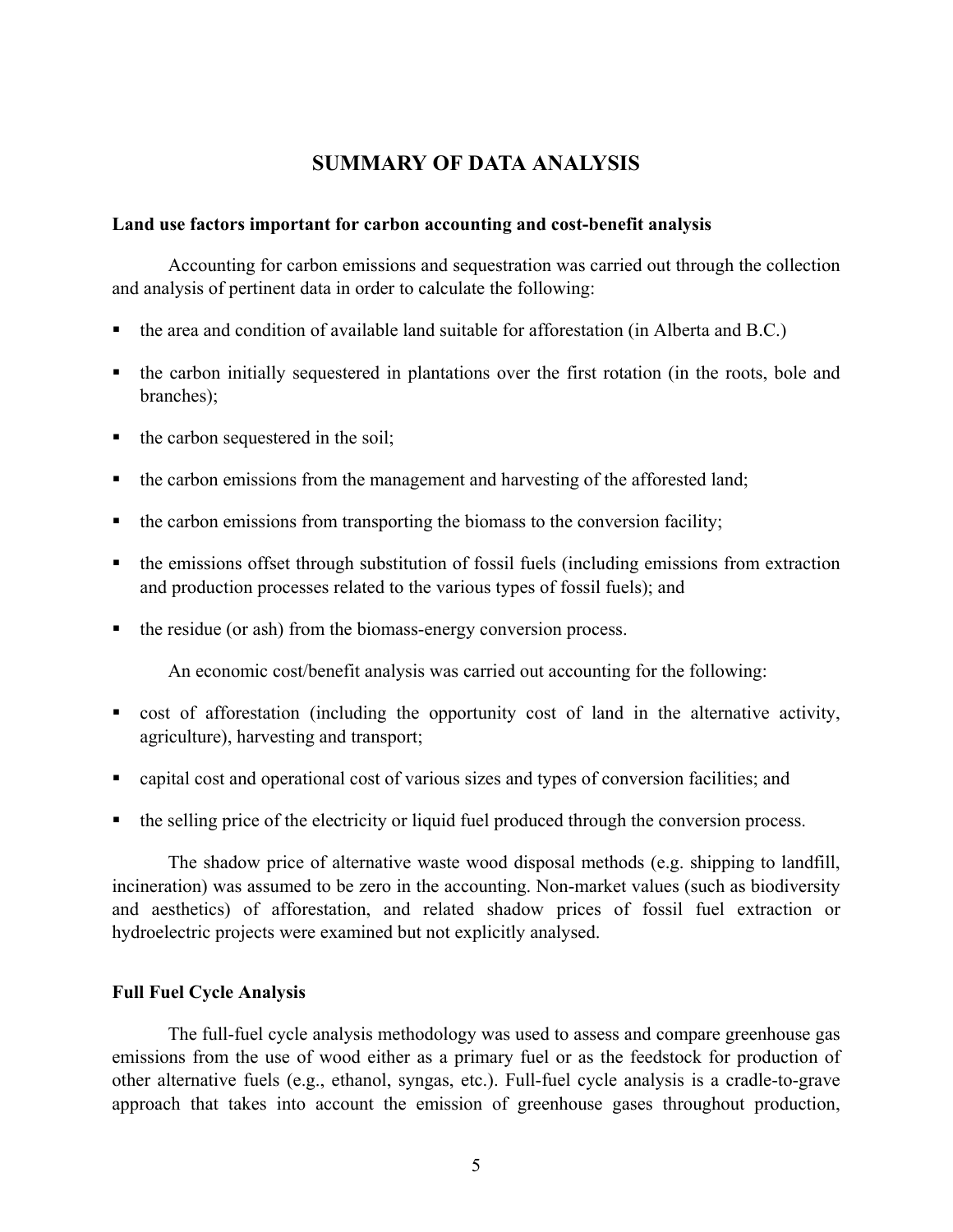processing and utilisation of a fuel. If wood is used as a primary fuel for generating electricity, the cycle will include wood production (site preparation, growth, fertilisation, irrigation and harvesting), transportation of wood to the power plant, combustion of wood and finally the disposal of ash and other waste materials. The emissions generated from this cycle will be compared with those resulting from a similar power plant that uses other types of fuels. In the case of wood-derived transportation fuels, such as ethanol, the fuel cycle will encompass i) feedstock (wood) production, ii) fuel production process, iii) fuel delivery, and finally, iv) fuel utilisation in internal combustion engines. Fig. 1 is a simple representation of various components that are responsible for release or uptake of atmospheric carbon over the entire life cycle of wood-derived ethanol. The fuel utilisation component also includes GHG emissions from vehicle materials and assembly, as these emissions are closely dependent upon the type of fuel and vehicle technology.

The model developed by M. Delucchi takes a cradle-to-grave approach in estimating the amount of emissions over the entire life cycle (see Fig. 1) of a fuel (Delucchi, 1998). In 1998- 1999, this model was expanded and modified to include Canada, and has been used for multiple studies funded by Natural Resources Canada and Agriculture & Agri-Food Canada. This version has been further developed and is considered to be the most rigorous life-cycle analysis of greenhouse  $(CO_2, CH_4$  and  $N_2O$ ) and non-greenhouse gases from alternative motor fuels. In this model, emissions are calculated as a weighted sum of carbon dioxide  $(CO_2)$ , methane  $(CH_4)$  and nitrous oxide  $(N_2O)$ , and are reported as *gram equivalent*  $CO_2$ .<sup>[1](#page-12-0)</sup>

Using the Delucchi model, we have previously shown that land-use change has an appreciable impact on full-cycle emissions of wood-derived ethanol fuel (O'Connor et al, 2000). In our study, emissions from the following three scenarios were evaluated:

- I. Wood from short rotation forestry on a land previously covered by pasture (70%), agricultural fields (15%) and forest (15%);
- II. Wood from short rotation forestry on a forested land (100%), and
- III. Wood residues from the saw-milling industry.

l

The results indicated that the first scenario (mixed land use converted into a short rotation plantation) has the greatest potential for reducing greenhouse gas emissions relative to the amounts generated throughout the life cycle of gasoline as a transportation fuel. This scenario produces about 8% less emissions than gasoline. This is primarily due to the increased levels of above ground biomass (AGB) in a plantation as compared to that of the mixed land use (mostly pasture). Also, replacing agricultural land to a plantation, which requires less annual tillage, harvest and fertilisation, can also reduce the release of soil organic carbon.

<span id="page-12-0"></span><sup>&</sup>lt;sup>1</sup> Gram CO<sub>2</sub> equivalent = (g CO<sub>2</sub>) + (310 x g N<sub>2</sub>O) + (21 x g CH<sub>4</sub>); where 310 and 21 are the *100-year global warming potentials* of N<sub>2</sub>O and CH<sub>4</sub>, respectively.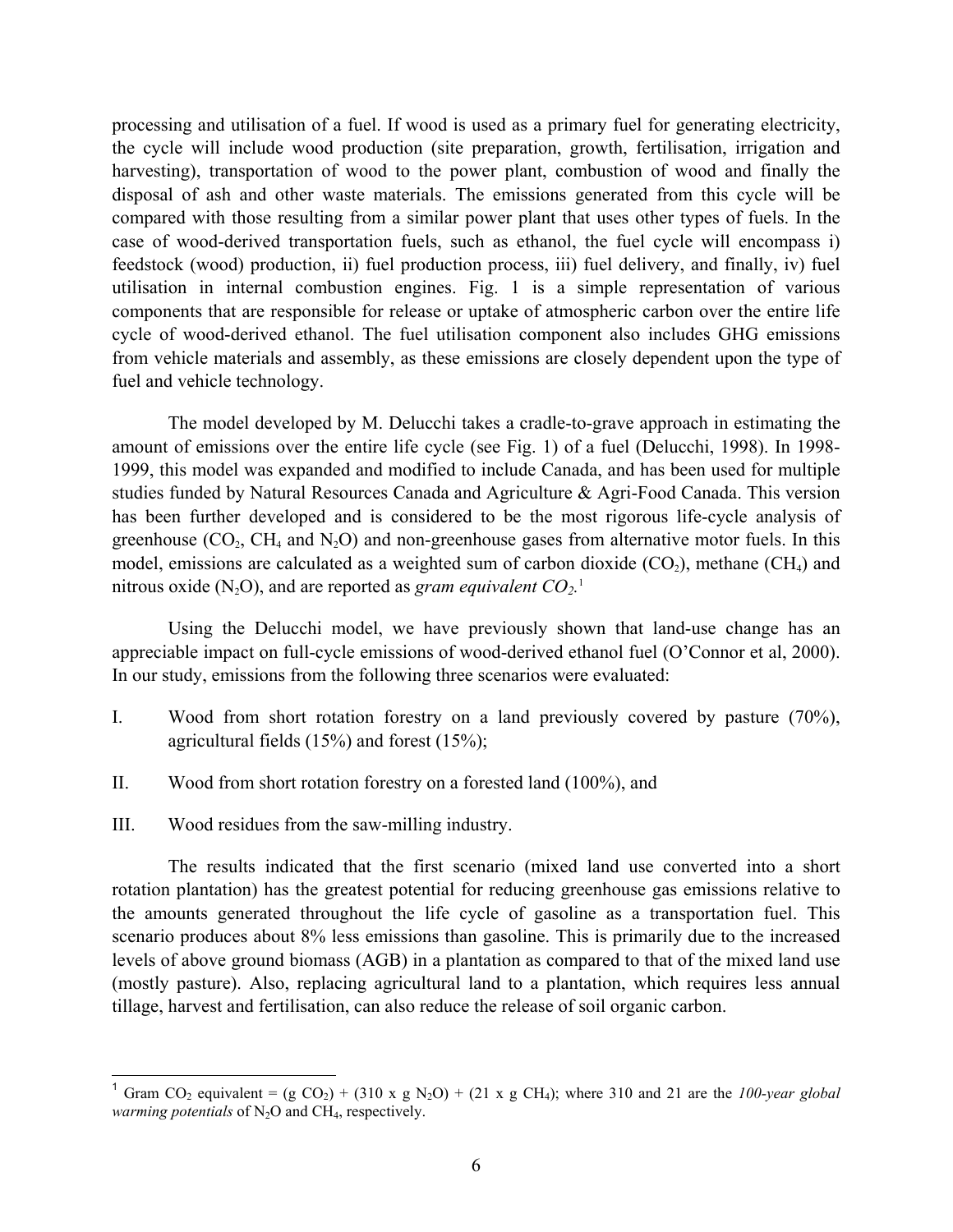The use of wood residues for ethanol production can result in a 6.3% emission reduction, primarily because no change in AGB or soil carbon is assumed to occur for the production of wood residues. Under the second scenario (conversion of forested land to a short rotation plantation), however, only a 1% reduction can be obtained. The reason for such marginal benefit is lower levels of AGB and higher amounts of soil carbon release due to more intensive tillage in a short rotation plantation (10-15 years) as compared to a regular forest that is usually harvested every 70 years or so. Therefore, it is essential to evaluate the effect of land-use change on the potential of emission reduction resulting from the use of wood-derived energy in lieu of fossil fuels.

# **RESEARCH OBJECTIVES**

The objectives of the proposed research were as follows:

#### **Objective 1:**

To assess the potential of short-rotation forest plantations on marginal farmlands for production of wood as a feedstock for energy production. More specifically, the following questions will be answered:

- i. How much marginal farmland suitable for short-rotation forestry is available?
- ii. What are the current conditions (including the use) of the land?
- iii. What is the potential biomass production yield  $(m^3 \text{ wood/m}^2)$  plantation forest)?
- iv. What are the costs associated with various productions operations (site preparation, chemical input, and harvest operations)?
- v. What is the ethanol production equivalent  $(L \text{ ethanol/m}^2 \text{plantation})$  of the feedstock produced?
- vi. What is the effect of afforestation and reduction of fossil fuel use on non-market values (e.g. biodiversity, water quality, wildlife habitat, etc.)?
- vii. What would be the impact of an 'afforestation-for-energy' policy on Canada's Kyoto commitment and total carbon stock?
- viii. What is the potential for increased utilisation of forest residues (i.e. material that is unsuitable for pulp chips or sawlogs)?
- ix. What degree of land use change are farmers/landowners willing to accept?

## **Objective 2:**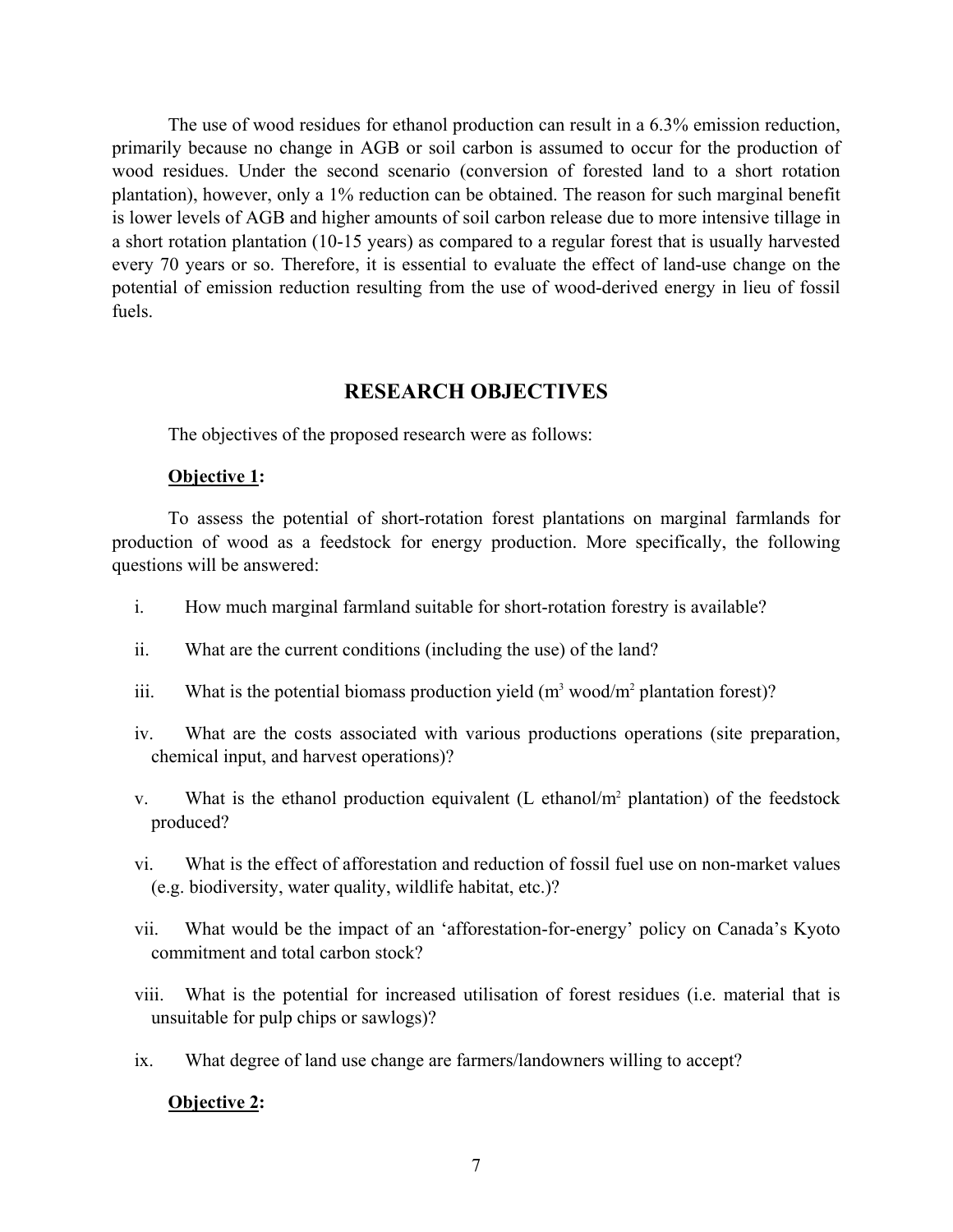To assess the potential of ethanol and wood-derived electricity produced from the above feedstocks for reducing greenhouse gas emissions as compared to gasoline and other fossil fuels. The GHG emissions will be evaluated by the Delucchi model using the information gathered in Objective I. The following questions will be answered:

- i. How much gasoline will be ultimately replaced by the ethanol produced from the above biomass?
- ii. How much reduction in GHG emissions can be achieved by using that wood for ethanol production?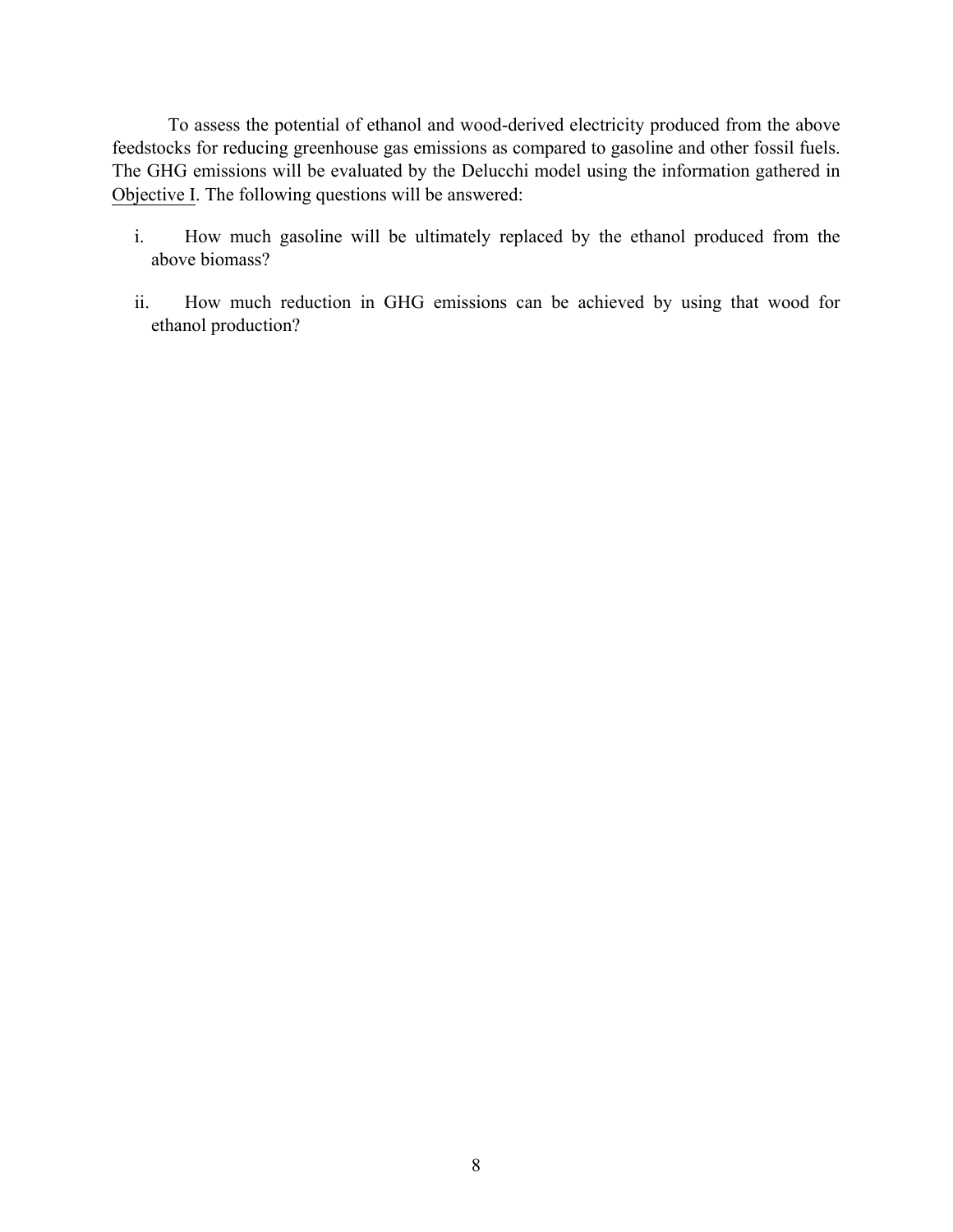# **MANAGEMENT APPLICATIONS**

This research can be applied to policy development in the area of bioenergy and climate change mitigation, as well to private industry for the purpose of identifying the costs, benefits and risks of potential bioenergy business opportunities.

Greenhouse gas mitigation would be realised most effectively through the combination of sink-enhancement and source-oriented measures. A system of renewable energy production that would use biomass from afforested land as feedstock would displace the use of fossil fuels in energy production while increasing the terrestrial carbon sink. This certainly would assist Canada in reducing net greenhouse gas emissions and meeting its commitment under the United Nations Framework Convention on Climate Change.

With respect to the ethanol industry, the adoption of stronger incentive programs, particularly at the federal government level, would provide the industry with the initial push it requires to justify the high capital cost and risks associated with wood-ethanol production. The potential market growth for ethanol is likely to be maintained due to the general population's level of concern for the environment and due to efforts to reduce greenhouse gas emissions from the transportation sector. Whereas the potential damage resulting from climate change may be perceived by some as not critical enough to require immediate action, the effects of decreased air quality in rapidly-growing cities are pushing policy and law makers to demand cleaner sources of transportation fuel.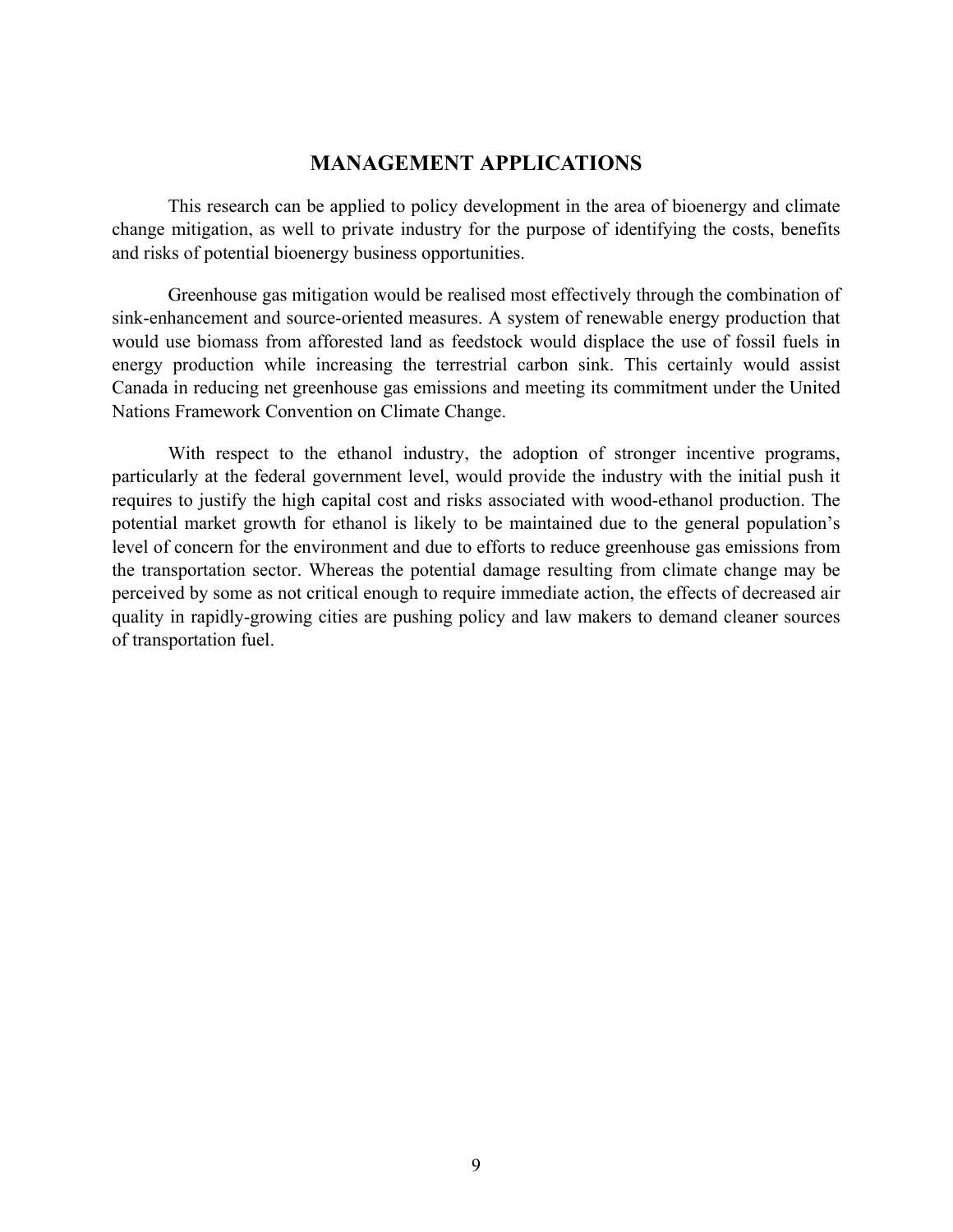# **CONCLUSIONS**

The use of wood-biomass from afforested lands and industrial wood waste as a fuel for energy production can be an economically viable tool to reduce greenhouse gas levels in the atmosphere. Afforestation as a supply of wood-biomass for energy production (such as ethanol) has the combined benefit of increasing the terrestrial carbon sink, and offsetting the production and combustion of fossil fuels, thereby reducing net greenhouse gas emissions.

As a forestry measure for mitigating carbon-dioxide  $(CO<sub>2</sub>)$  emissions through a change in land-use, afforestation has a number of potential benefits. The primary benefit is an increase in the size of the terrestrial carbon sink. Other benefits include the potential increase in wildlife diversity and abundance, reduced soil erosion and improved water quality. Additional benefits, in terms of net greenhouse gas reductions, include the opportunity either to extend the storage life of the carbon by converting the mature trees into wood-products, or to use the wood-biomass as a source of renewable energy and thereby offset the use of fossil fuels. The former option has distinct advantages including established processing facilities and markets; however, a potential market effect of leakage may result in negligible benefits in terms of net greenhouse gas reductions. The use of afforested biomass for renewable energy has the advantage of being emissions-neutral under the Kyoto Protocol, and further reductions are realised through the displacement of fossil fuels.

Of the carbon pools associated with the forest carbon sink, soil organic carbon is thought to be the largest pool compared to aboveground and root biomass. Unfortunately, soil carbon is also the most difficult to measure efficiently. It is likely that the measuring system agreed upon for accounting purposes under the Kyoto Protocol will be a compromise between precision and the cost and time required to undertake the measurements.

There are currently many millions of tonnes of industrial wood waste being disposed of by incineration or in landfills. The conversion of this waste wood into energy products provides an opportunity to avoid these current CO<sub>2</sub>-intensive waste management practices and offset emissions from the production and consumption of fossil fuels. The level of wood waste production is a function of the volume of timber harvested and the efficiencies of the primary processes. Projections of trends in future harvest levels are highly varied depending on province or region. There is generally a downward influence due to reductions in landbase but also an upward influence from favourable yield projections of managed second-growth timber. At the processing end it is reasonable to assume that efficiency will increase, thereby reducing the amount of waste. Also, competition for that waste is likely to increase from the engineered wood products industry, thereby increasing the price.

Future reductions in the availability of low-cost wood waste will increase the demand for wood-biomass from fast-growing plantations. The potential for afforestation to meet this demand is limited mainly by the cost and productivity of marginal farmland and its suitability for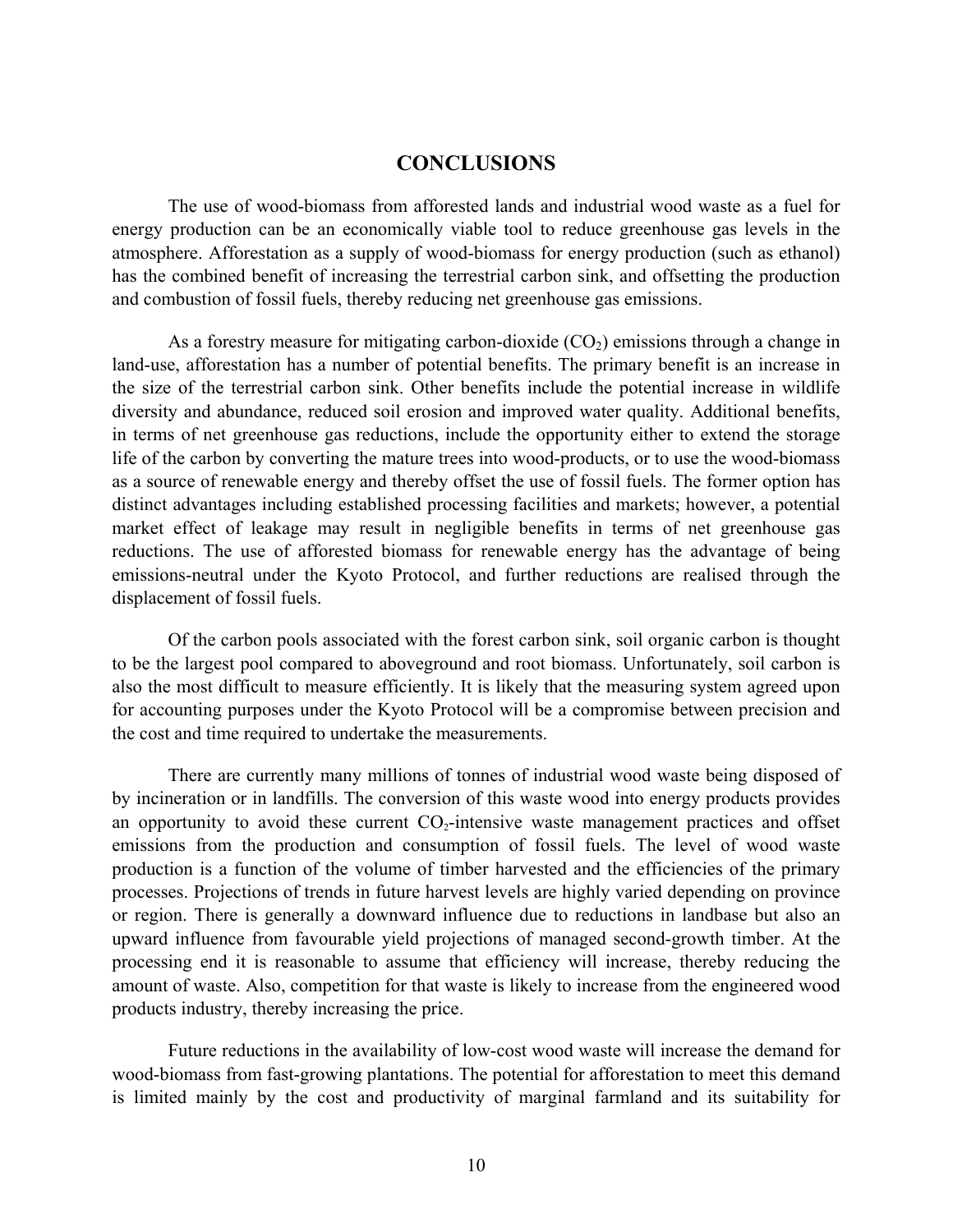growing trees. Farmers do not only consider the opportunity cost of agricultural production when considering the option to plant trees. Other factors such as the current condition of their land and the visual appeal of the landscape influence their willingness to plant trees. The productivity of the land initially available for afforestation will be marginal in terms of its potential for agricultural crop production. Trees will grow on this land but their yield will be restricted by nutrient and moisture availability. Management tools such as fertilization and irrigation can increase yields but the value of that increase must be weighed against the extra costs. Increasing demand combined with reductions in the costs associated with plantation establishment and harvesting will result in increased productivity (due to better land and more intensive management) and therefore greater potential to compete with wood waste.

Considering the conversion of wood-biomass to energy products, ethanol stands out for three main reasons. First, its use as a transportation fuel derived from renewable wood-biomass reduces the net greenhouse gases emissions through the reduced consumption of gasoline, the increase in the terrestrial carbon sink from bio-energy plantations, and the emissions avoided from incineration and landfilling of wood waste. Second, ethanol has a number of health and environmental benefits, including improving air quality, in addition to mitigating greenhouse gas emissions. The third benefit of ethanol production is that, as it gains a share of the transportation fuel market, the consumer becomes less vulnerable to drastic changes in oil and gas prices (as experienced in the winter of 2000-2001).

There are technological obstacles to overcome before wood-ethanol production can begin to realise its market potential. An increase in federal incentives in the form of tax concessions on ethanol-blended fuel, combined with provincial incentives designed to help overcome the large capital costs and associated risks, will provide the industry with the necessary boost to get it up and running. Canada can gain from a successful ethanol industry not only reduced greenhouse gas emissions, but also an increase in economic activity, particularly in rural areas.

Through a quantitative, economic analysis of a hypothetical wood-ethanol production facility, it was found that positive net present value could be achieved from the point of view of the ethanol producer. The allocation of resources that optimized net present value led to the maximum utilization of available industrial wood residues in the study area due to the significantly lower acquisition costs compared to afforestation and harvesting. However, to take advantage of some economies of scale while satisfying even-flow requirements, some afforestation is economically viable.

Land rental and transportation costs are the most significant costs limiting afforestation potential. Due to the large amount of suitable land available, to satisfy their demand for feedstock the ethanol producer need only rent the most marginal agricultural land and therefore pay the minimum rental rate. A relatively small change in rental cost at the margin would result in a change in the area afforested. The cost of transportation affects where afforestation occurs; in the case study involving a moderately-sized ethanol facility, it is uneconomical to plant and harvest trees over 50 km from the facility.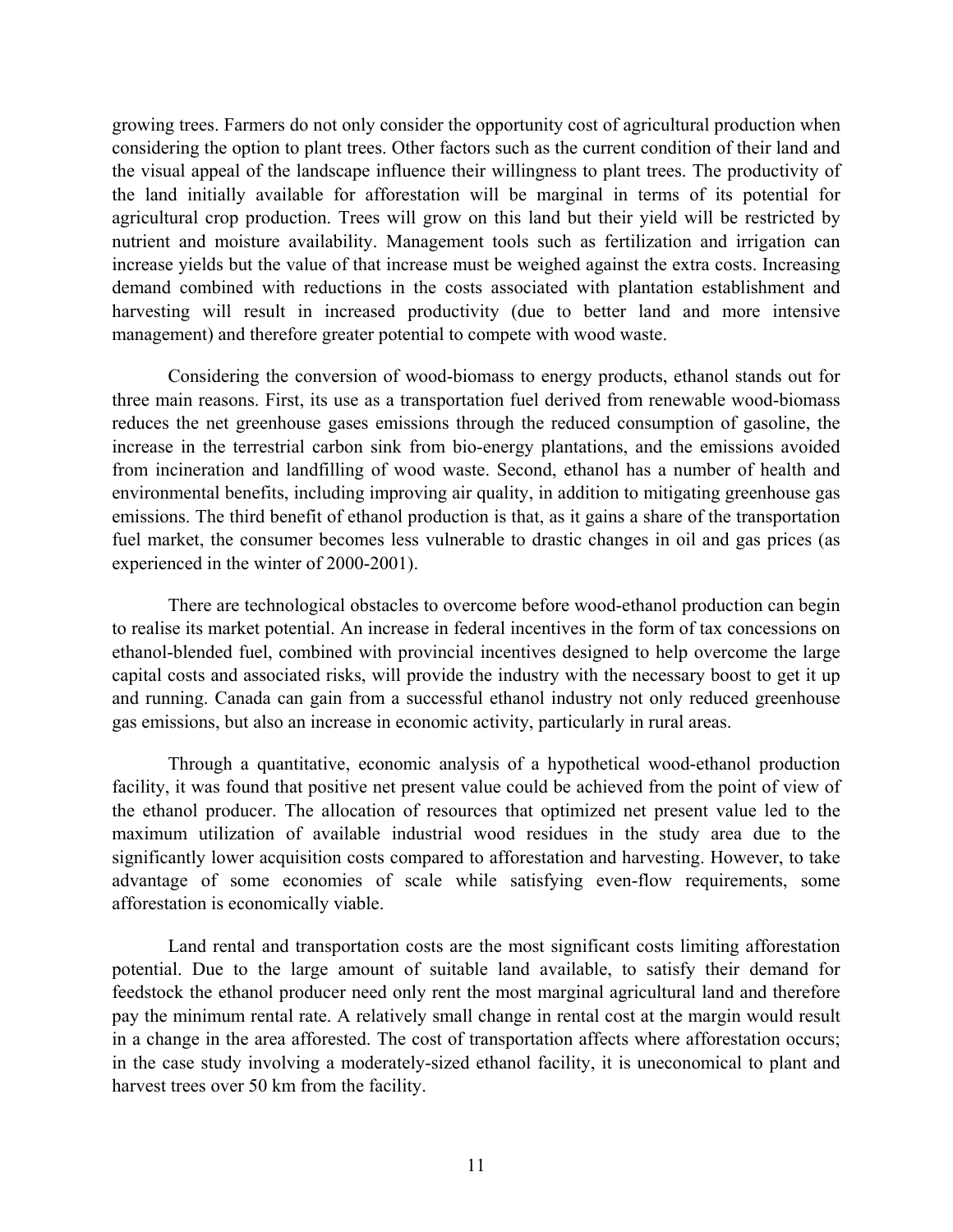It must be noted that the carbon accounting system to measure compliance with the Kyoto Protocol is not yet finalized and therefore some assumptions regarding changes in carbon stocks in terrestrial carbon pools may change prior to the first commitment period (2008-2010). In the reporting of national greenhouse gas emissions, the federal government will have to take care to avoid double counting of emissions credits associated with renewable energy projects. In other words, the avoided emissions due to renewable energy production cannot be counted in addition to the reduced consumption of fossil fuels.

As a "no-regrets" option, the production of ethanol from wood waste and afforested wood-biomass may be economically viable and contribute to the mitigation of greenhouse gas emissions. The development of markets for the trading of carbon credits increases the incentive for such a process, especially when credits for displacing fossil fuel use are attributed to the ethanol producer. The science of greenhouse gas behaviour and its relation to climate change and global warming is not proven; and an effective and internationally accepted accounting system for carbon credits and debits is still under negotiation. Consensus on which carbon pools and sinks would be included was reached at the end of the 6th Conference of the Parties (COP 6) to the United Nations Framework Convention on Climate Change and significant progress was made at COP 7 on the details of how these pools and sinks will be measured. Further work and negotiation on these issues is on going.

For the wood-ethanol industry, there remains considerable risk for investors in this new technology due to high capital costs, technological obstacles and market barriers. In order for the industry to develop, the Federal and Provincial governments will have to create incentives beyond those that currently exist. Government subsidies aimed at overcoming the risks associated with this new technology can be justified on the basis of carbon gains. The government can also help promote the industry through the development of carbon markets where ethanol producers would be allowed to sell carbon offset credits. In the United States, incentives such as tax benefits, loan guarantees, and regulations have led to the development of a strong ethanol industry. The market potential in the U.S. and Canada is very large and could contribute significantly to economic growth over the next few decades. To the consumer, the debates over the future availability of fossil fuels is not as much of an issue as the effects of sudden, large jumps in oil and gas prices. Buffering the demand for gasoline through the addition of ethanol in the transportation fuel market will reduce the sensitivity of prices at the pump.